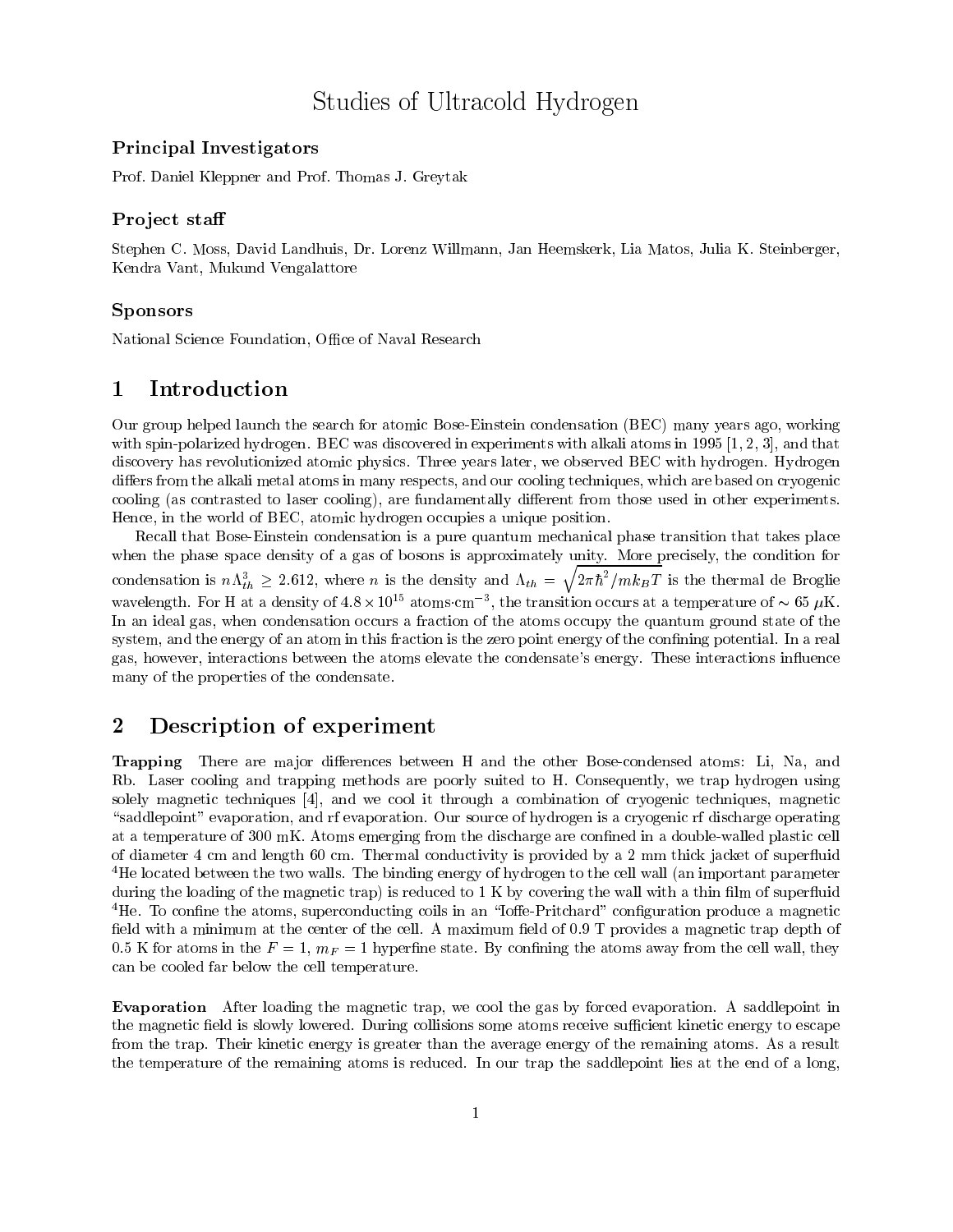

Figure 1: Schematic diagram of apparatus: Coils create a magnetic field with a minimum along the trap axis, which confines the sample. The 243 nm laser beam is focused to a 50  $\mu$ m beam radius and retro reflected. Typically, a 1.5 ms laser pulse promotes some atoms to the metastable 2S state. An electric field then Stark-quenches the 2S atoms, and the resulting Lyman- $\alpha$  fluorescence photons are counted by the microchannel plate. Not shown is the trapping cell which surrounds the sample and is thermally anchored to a dilution refrigerator. The actual trap is longer and narrower than indicated in the diagram.

thin volume and the area for escape is small compared to the area of the trap. At temperatures below 100  $\mu$ K the time for an atom to escape can be quite long; the atom is likely to collide before leaving the trap, reducing the efficiency of saddlepoint evaporation.

To reach temperatures lower than 100  $\mu$ K we use the spin resonance technique of rf evaporation. A radio frequency (rf) field is applied. Resonance occurs when the energy of the rf photons matches the energy splitting between hyperfine states, proportional to the strength of the trapping field. Atoms with energy sufficient to reach the resonance region are transferred to an untrapped hyperfine state and leave the trap. The resonance region is a shell along the length and ends of the trap. The atoms can escape in any direction, restoring the efficiency of evaporation. The introduction of rf evaporation into our cryogenic apparatus allowed us to cool hydrogen into the quantum degenerate regime for the first time  $[5]$ .

Spectroscopy To study the cold, trapped gas we employ high resolution two-photon spectroscopy of the 1S-2S transition, taking advantage of the cold-collision frequency shift [6]. The transition is excited at 243 nm by a laser which is stabilized to about 1 kHz. The laser beam passes along the axis of the trap and is retroreflected by a small mirror at the end of the trapping cell, providing a standing wave. Two-photon excitation in a standing wave leads to two types of absorption: Doppler-sensitive, due to absorption of copropagating photons, and Doppler-free, due to absorption of counterpropagating photons. In the first case the spectrum exhibits a recoil shift and Doppler broadening that can be used to measure the absolute temperature. In the second case, Doppler-free excitation results in a narrow, intense line. The narrow transition allows us to measure the perturbation of the atomic energy levels due to the presence of other atoms. The shift of the 1S-2S transition frequency is proportional to the local density and is known as the cold-collision frequency shift.

Our detection scheme exploits the long lifetime of the metastable 2S state. The transition is driven by a 1.5 ms long laser pulse, and the excited atoms remain in the  $2S$  state. They are quenched to the 1S state by applying an electric field pulse. The emitted Lyman- $\alpha$  photons are dectected by a microchannel plate. A schematic diagram of the apparatus is shown in Fig. 1.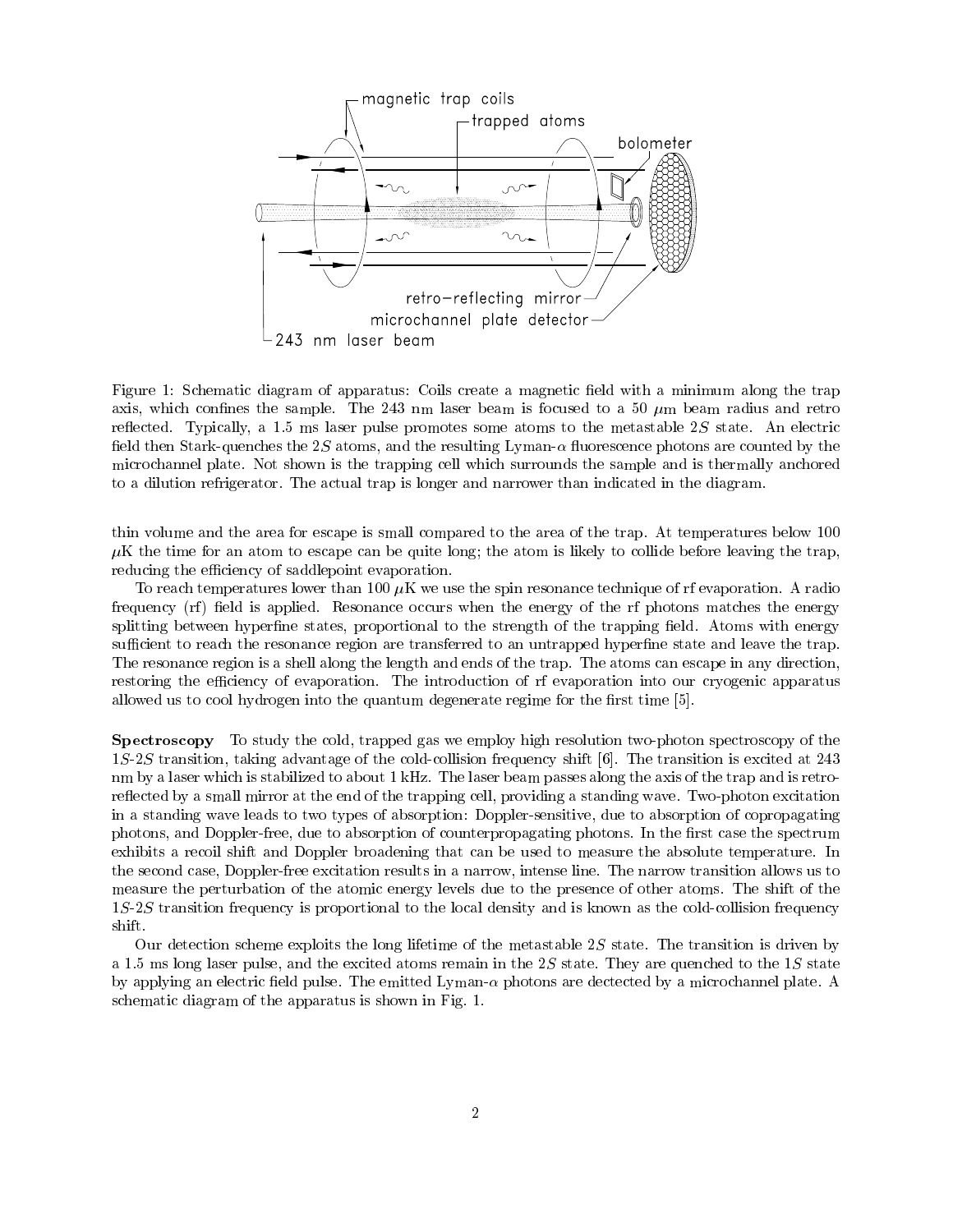#### 3Recent Progress

Our major effort during the past year has been to study the evolution of the hydrogen BEC. In addition, we have made a number of experimental advances: we extended the frequency range and reduced heating in the rf antennas used for evaporation, improved the optical collection efficiency, and largely eliminated stray electric fields in the plastic trapping cell.

#### 3.1Experimental advances

RF antenna redesign The introduction of rf antennas into the plastic trapping cell made cooling into the degenerate regime possible. However, these coils provided unwanted sources of heat through eddy currents generated in the metallic elements connected to the dilution refrigerator. We desired to reduce this heating and extend the rf range in order to begin rf evaporation at higher frequencies. We moved the rf antennas from the trapping cell to the 4 K vacuum can which surrounds the trapping cell. This involved redesigning the vacuum can to include a plastic segment and winding a superconducting coil of fine wire on the *inside* of this segment. We are now able to use rf-evaporation at frequencies up to 100 MHz with minimal heating of our trapping cell.

The extended rf range makes new experiments possible. For example, 177 MHz is the frequency necessary to drive the 2S  $F = 1$ ,  $m_F = 1$  to  $F = 0$ ,  $m_F = 0$  transition. The  $F = 0$ ,  $m_F = 0$  state is anti-trapped, meaning it would be expelled from the trap minimum. By first exciting the atoms to the  $2S$  state and then applying a 177 MHz field, we might be able to eject a bright beam of metastable  $2S$  atoms. Such a beam could have many interesting applications, possibly including atom lithography.

Improved optical collection Our scheme for detecting metastable 2S atoms exploits their long natural lifetime, 122 ms. The 2S atoms are excited by a laser pulse and quenched to the  $2P$  state by applying an electric field pulse. The emitted Lyman- $\alpha$  photons are detected by a microchannel plate. During the excitation pulse, the 243 nm laser induces fluorescence in the trapping cell which persists for several milliseconds. In the past we used an optical filter to block this fluorescence from the detector. Unfortunately, the same filter also reduces the number of Lyman- $\alpha$  photons detected by a factor of seven. We removed the filter and implemented a switching scheme that energizes the detector only after the 
uorescence has died away. We  $\max$  recently observed signal rates as high as  $2 \times 10^{-3}$  counts/s.

The increased signal rate permits faster sweeps of the 1S-2S resonance. In many studies of ultracold hydrogen we rely on the cold-collision frequency shift; a shift of the 1S-2S frequency proportional to density. Due to dipolar decay, atoms at high densities are quickly lost from the trap, changing the spectrum of the trapped atoms. Any study which makes use of the cold-collision frequency shift should benet from an increased sweep rate since the lineshape will be changing less between successive sweeps. For example, studies of the formation of a BEC require fine time resolution of the density profile of the condensate.

**Reduced stray electric fields** In early experiments that employed a cell with metallic walls, we observed the 2S lifetime approaching the natural lifetime. However, to achieve BEC we had to switch to a plastic cell which accommodated rf evaporation. In this cell the 2S lifetime was never more than a few milliseconds. This shortening was due to stray electric fields resulting from the build up of charges on the insulating cell walls. The  $2S$  state lifetime depends strongly on the electric field and even small patches of charge can dramatically shorten it.

To overcome this problem, we coated the inside of the trapping cell with a thin film of copper. This conducting layer prevents the accumulation of charges but allows the penetration of rf-fields used for evaporation. The thickness of the layer is much less than the skin depth of copper for frequencies up to 100 MHz. We have recently observed lifetimes of the 2S atoms to be  $\sim$ 100 ms, close to the natural lifetime of 122 ms.

#### 3.2Study of the evolution of the condensate

In our experiments the size of the condensate is determined by a balance between the rate at which the atoms leave the trap due to two-body spin relaxation (primarily in the condensate) and the rate at which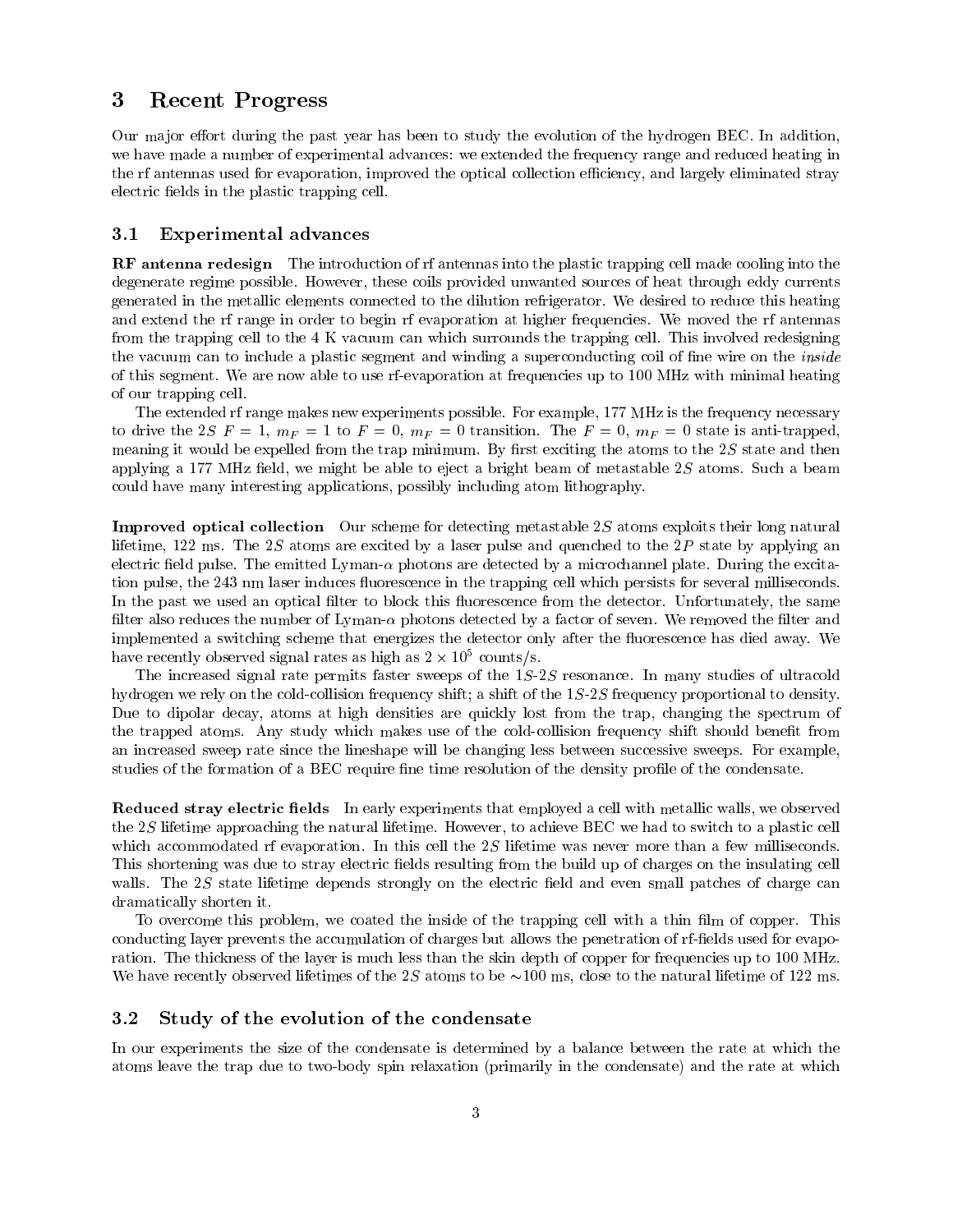

Figure 2: Evolution of a Bose-Einstein condensate of hydrogen: The condensate feature sits on top of the much broader contribution from the normal component in the Doppler-sensitive portion of the two-photon spectrum. Times are measured from the end of forced evaporative cooling.

the condensate is replenished by atoms from the normal (non-condensed) component. The weakness of the interaction between the hydrogen atoms limits how far below the transition temperature the hydrogen can be taken in an equilibrium situation. The small s-wave scattering length,  $a = 0.0648$  nm, leads to an elastic scattering rate in the thermal cloud well below that in the alkali metals, thus limiting the evaporative cooling rate. In addition, the weak interaction leads to a high density in the condensate which greatly increases the loss rate. Consequently, the condensate fractions that can be obtained in hydrogen are limited to a few percent. However, the condensate itself can be huge: approximately  $10^9$  atoms.

Since the condensate contains only a small fraction of the atoms, the normal gas acts as a large reservoir that continually replenishes the condensate as atoms are lost through dipolar relaxation. This replenishment dramatically increases the apparent lifetime of the condensate. We have observed the condensate for more than 10 s. Fig. 2 shows a series of spectra taken at different times after the condensate has formed. The shape of the 1S-2S spectrum for excitations from the condensate can be explained by assuming that the signal strength at a given detuning is proportional to the number of atoms at the corresponding density. The solid line in Fig. 2 is the spectrum expected from a Thomas-Fermi density distribution in the condensate. The agreement is very good.

We have studied the process of replenishment by obtaining spectra at various hold times after the end of the forced evaporation. The time evolution of the condensate is displayed in Fig. 3, which is a plot of the peak condensate density,  $n_p$ , as a function of the hold time (here the sample is held without exposure to the probe laser). The peak condensate density decreases by a factor of two (corresponding to a population decrease of  $2^{5/2} \approx 6$ ) in 15 s. This should be compared to the characteristic decay time due to dipolar relaxation,  $\tau_{dip,c} = 7/(2gn_p)$ , where  $g = 1.2 \times 10^{-15}$  cm<sup>-3</sup>/s is the dipolar decay rate constant. For  $n_p = 2 \times 10^{15}$  cm<sup>-3</sup>,  $\tau_{dip,c} \simeq 1.5$  s. The 15 s lifetime of the condensate thus indicates feeding of the condensate from t cloud.

The number of atoms fed into the condensate is approximately the number lost during the 15 s shown in Fig. 3. Estimates of the total trap population at  $t = 0$  then set an upper limit on the number lost, which scales as  $n_p^{\prime}$  . This strong dependence provides a useful consistency check on the determination of the peak condensate density from the observed spectral shift. For example, if  $n_p$  were actually a factor of two larger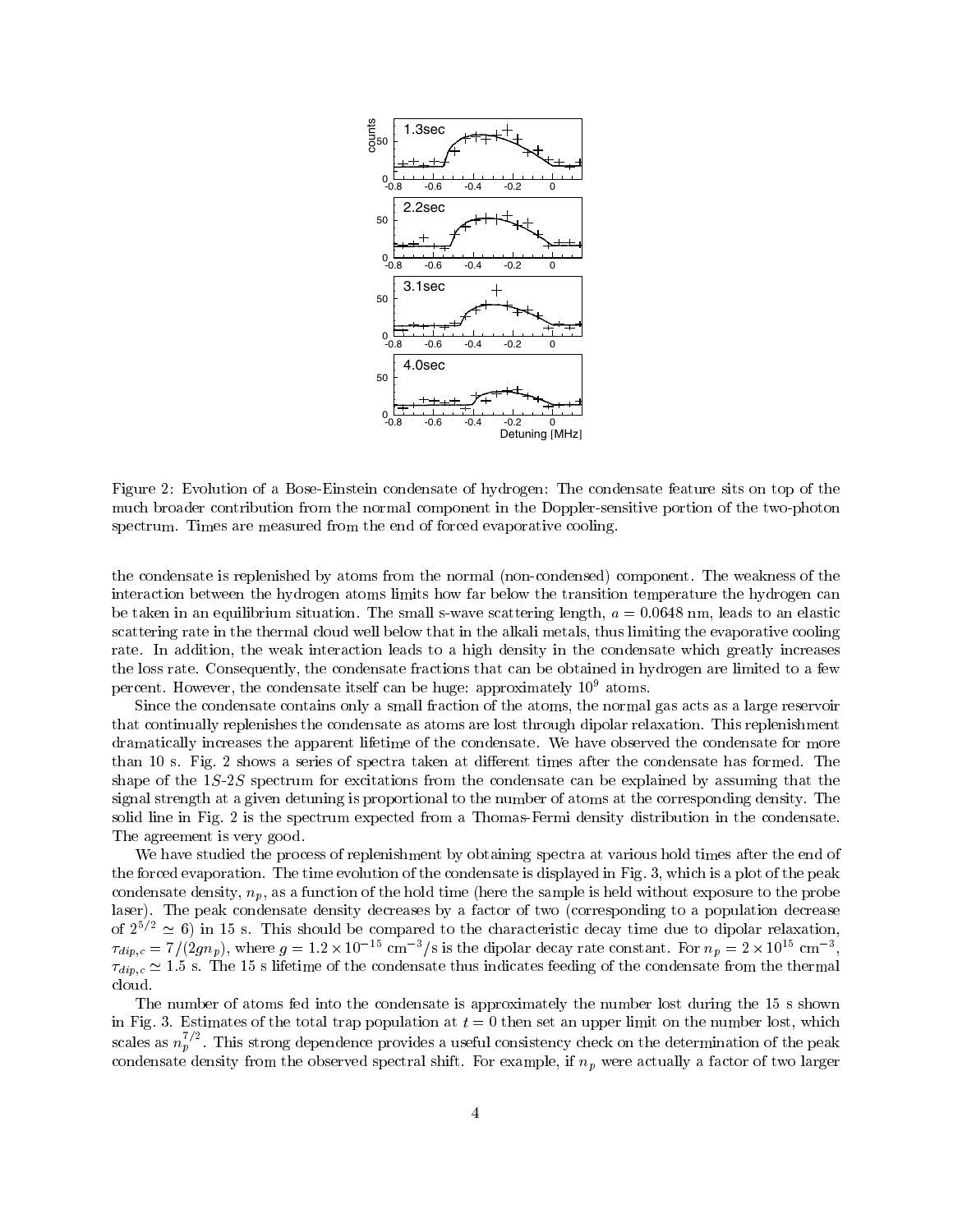

Figure 3: Time evolution of the peak density in the condensate. The solid curve was generated from a model

than stated here, the entire normal gas would be expended after the 15 s observation.<sup>1</sup> This is clearly not the case since there is still a large condensate present after 15 s.

We have employed a simple model to quantitatively test our understanding of the system. The dynamics is governed by losses due to dipolar relaxation in the condensate and normal gas, and evaporation from the normal gas. Equilibrium between the normal gas and condensate is assumed. The expected behavior is shown by the solid line in Fig. 3. The agreement with experiment indicates a good understanding of the system.

## $\overline{\mathbf{4}}$

Our efforts over this past year will enable us to make a more quantitative study of condensate formation dynamics and help us to study highly asymmetric normal gas lineshapes. Furthermore, the large, long-lived 2S population that we can create has opened many new opportunities for precision spectroscopy and studies of atomic collisions in hydrogen.

Condensate formation dynamics The kinetics of condensate formation is only partially understood. Formation involves non-equilibrium dynamics of an interacting quantum many-body system. Recent experiments carried out with sodium indicate qualitative agreement between theory and experiment, but the very first stages of formation have not been observed in detail. The slow collision rate in trapped hydrogen gas makes it a good candidate for observing a condensate in its nascent stages.

The formation dynamics of the condensate may be studied by establishing a steady state situation in the magnetic trap at some temperature below the transition temperature, quickly removing some or all of the condensate by rf ejection, then watching the re-establishment of the condensate using 1S-2S spectroscopy. In this way the precise distribution of densities can be monitored as the condensate grows. Furthermore, atoms may be removed from a specific segment of the density profile, making it possible to observe the re-establishment of the steady state distribution.

<sup>1</sup> In the spectroscopic determination of the condensate density we have used the same constant of proportionality between the frequency shift and the density that we found for the normal gas. For excitation out of a Bose condensate, the absence of exchange effects should reduce Y. the frequency shift parameter, by a factor of 2. If this were the case we would obtain maximum condensate densities twice as high and a condensate fraction of 25%, inconsistent with experiment. We do not yet understand the origin of this discrepancy.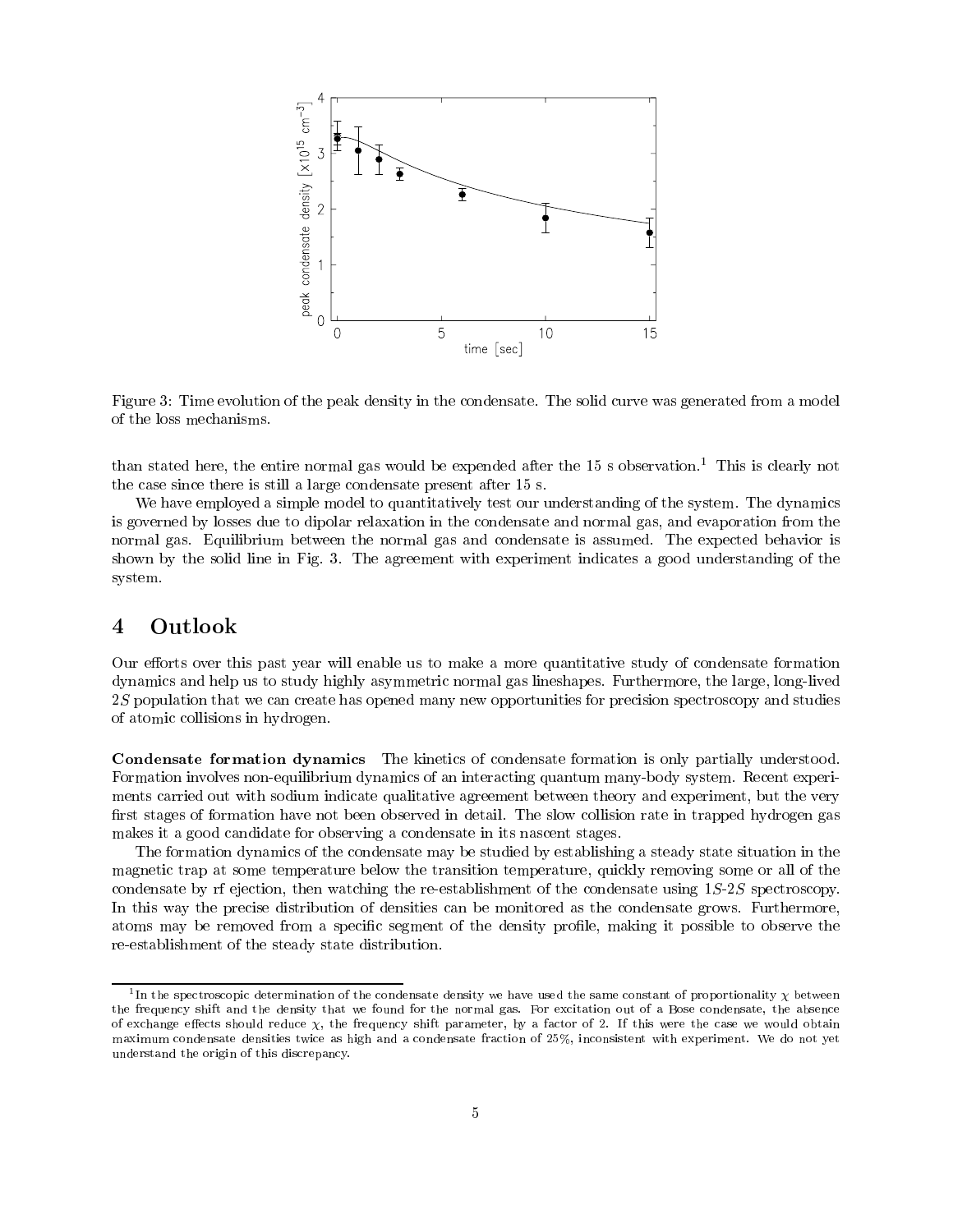

Figure 4: Doppler-free spectrum of the normal fraction immediately after the end of the forced evaporation. The signal in the presence of a condensate (trap depth  $\leq 300 \mu K$ ) stretches to larger red-shift than expected for a static system in thermal equilibrium.

Asymmetric lineshape In the vicinity of the BEC threshold we have observed unexpectedly broad, asymmetric normal (non-condensed) gas lineshapes. In Fig. 4, we see that much of the signal intensity is red-shifted further than the shift corresponding to the critical density. The volume of the condensate is about  $10^{-3}$  of the volume of the normal cloud, so it is surprising that the condensate appears to affect the spectrum so dramatically. We do not fully understand this lineshape. We plan to carry out a careful study as the transition is approached and crossed.

New opportunities for spectroscopy The observed long lifetime of metastable 2S atoms makes the study of other spectroscopic transitions possible. For example, a 2S lifetime of  $\sim 100$  ms should make  $2S$ -nP transitions easy to excite: they are single photon transitions accessible using diode lasers. These transitions would be useful as a diagnostic tool for spectroscopy from the  $2S$  state. The most exciting near-term goal for spectroscopy is the study of  $2S-nS$  two-photon transitions. An accurate measurement of the frequency of these transitions would allow the Lamb shift to be extracted with unprecedented accuracy. These transitions have been studied previously, but our cold trapped hydrogen offers a new arena for spectroscopy, providing important advantages in the extended interaction time.

## Publications

## Papers

T. J. Greytak, D. Kleppner, D. G. Fried, T. C. Killian, L. Willmann, D. Landhuis, S. C. Moss, \Bose-Einstein condensation in atomic hydrogen", to be published in Physica B.

Lorenz Willmann, "Bose-Einstein Condensation of Atomic Hydrogen", Appl. Phys. B, 69, 357 (1999).

Thomas C. Killian, \1S-2S Spectrum of a Hydrogen Bose-Einstein Condensate", Phys. Rev. A 61, 033611  $(2000)$ .